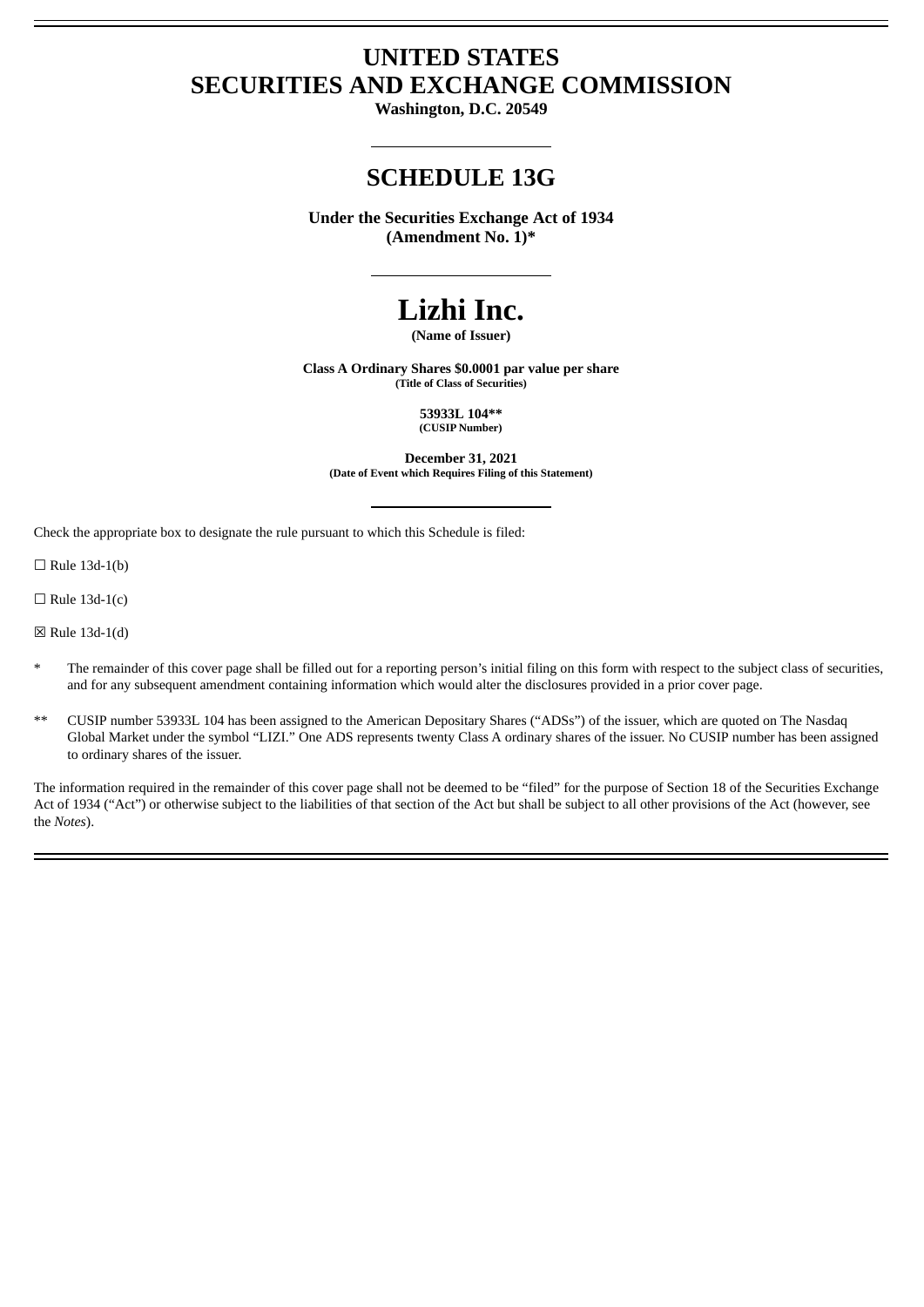| 1.  | Names of Reporting Persons                                                              |                  |                                                              |  |
|-----|-----------------------------------------------------------------------------------------|------------------|--------------------------------------------------------------|--|
|     | Matrix Partners China I, L.P.                                                           |                  |                                                              |  |
| 2.  | Check the appropriate box if a member of a Group (see instructions)                     |                  |                                                              |  |
|     | (a) $\Box$                                                                              |                  | (b) $\boxtimes(1)$                                           |  |
|     |                                                                                         |                  |                                                              |  |
| 3.  | Sec Use Only                                                                            |                  |                                                              |  |
|     |                                                                                         |                  |                                                              |  |
| 4.  | Citizenship or Place of Organization                                                    |                  |                                                              |  |
|     |                                                                                         |                  |                                                              |  |
|     | Cayman Islands                                                                          |                  |                                                              |  |
|     |                                                                                         | 5.               | <b>Sole Voting Power</b>                                     |  |
|     | Number of                                                                               |                  |                                                              |  |
|     | <b>Shares</b>                                                                           | 6.               | <b>Shared Voting Power</b>                                   |  |
|     | <b>Beneficially</b>                                                                     |                  |                                                              |  |
|     | Owned by                                                                                |                  | 139,078,090 (2)                                              |  |
|     | Each                                                                                    | $\overline{7}$ . | <b>Sole Dispositive Power</b>                                |  |
|     | Reporting                                                                               |                  |                                                              |  |
|     | Person                                                                                  | 8.               | <b>Shared Dispositive Power</b>                              |  |
|     | With:                                                                                   |                  |                                                              |  |
|     |                                                                                         |                  | 139,078,090 (2)                                              |  |
| 9.  |                                                                                         |                  | Aggregate Amount Beneficially Owned by Each Reporting Person |  |
|     |                                                                                         |                  |                                                              |  |
|     | 139,078,090 (2)                                                                         |                  |                                                              |  |
| 10. | Check box if the aggregate amount in row (9) excludes certain shares (See Instructions) |                  |                                                              |  |
|     |                                                                                         |                  |                                                              |  |
|     | $\Box$                                                                                  |                  |                                                              |  |
| 11. | Percent of class represented by amount in row (9)                                       |                  |                                                              |  |
|     |                                                                                         |                  |                                                              |  |
|     | $13.7\%$ (3)                                                                            |                  |                                                              |  |
| 12. | Type of Reporting Person (See Instructions)                                             |                  |                                                              |  |
|     |                                                                                         |                  |                                                              |  |
|     | PN                                                                                      |                  |                                                              |  |
|     |                                                                                         |                  |                                                              |  |

(1) This statement on Schedule 13G is filed by Matrix Partners China I Hong Kong Limited ("Matrix HK I"), Matrix Partners China I, L.P. ("Matrix China I"), Matrix Partners China I-A, L.P. ("Matrix China I-A"), Matrix China Management I, L.P. ("Matrix Management I"), Matrix China I GP GP, Ltd. ("Matrix I GP") and Yibo Shao ("Shao," collectively, with Matrix HK I, Matrix China I, Matrix China I-A, Matrix Management I and Matrix I GP, the "Reporting Persons"). The Reporting Persons expressly disclaim status as a "group" for purposes of this Schedule 13G.

(2) Consists of 10 Class A ordinary shares and 6,953,904 ADSs held indirectly by Matrix China I (through Matrix HK I). Matrix Management I and Matrix I GP are the direct and indirect general partners, respectively, of Matrix China I and Matrix China I-A, and as such, may exercise voting and dispositive power over these shares. Shao, a director of Matrix I GP, may be deemed to share voting and dispositive power over these shares.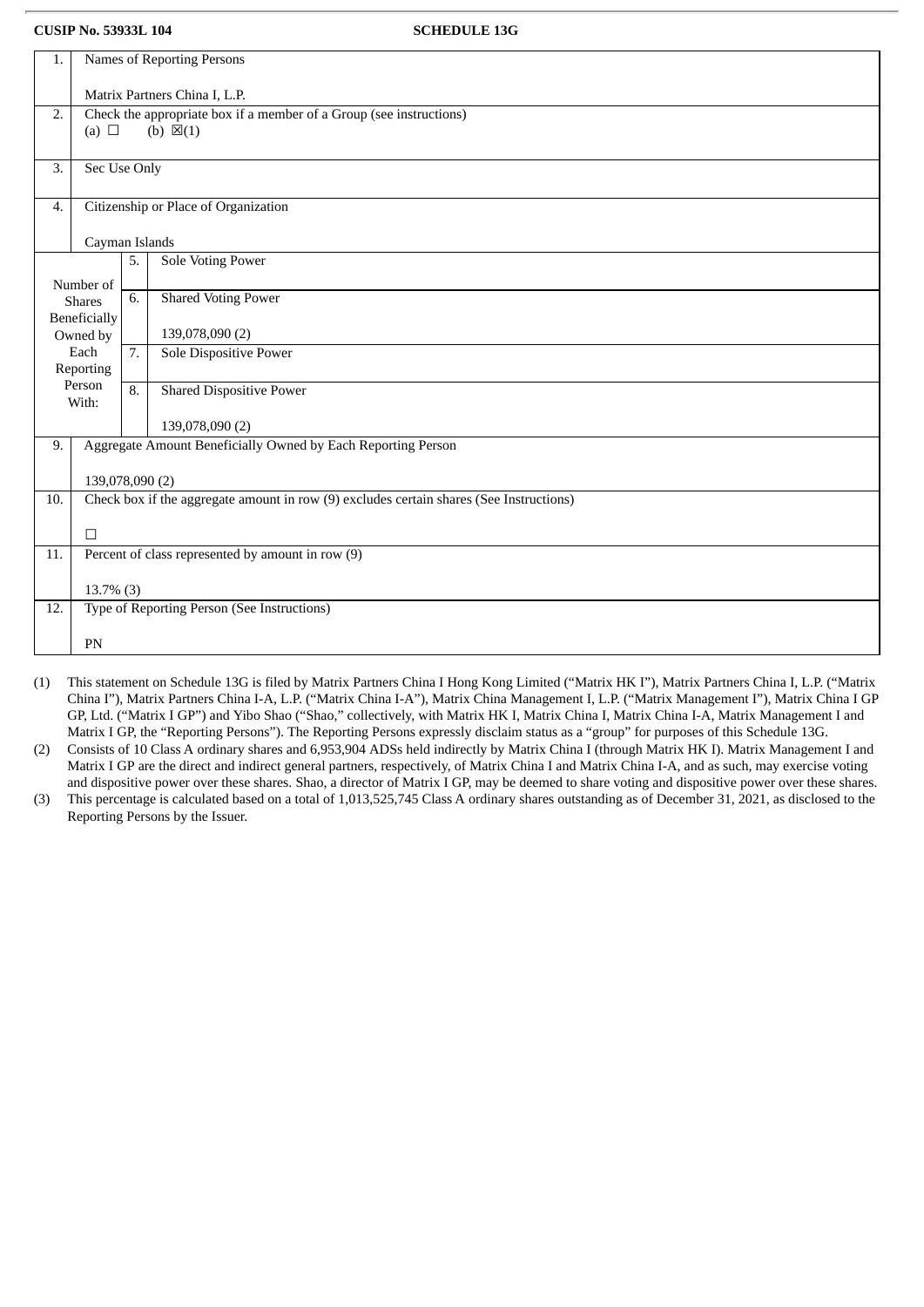| 1.  | Names of Reporting Persons                                                              |    |                                                              |  |
|-----|-----------------------------------------------------------------------------------------|----|--------------------------------------------------------------|--|
|     | Matrix Partners China I-A, L.P.                                                         |    |                                                              |  |
| 2.  | Check the appropriate box if a member of a Group (see instructions)                     |    |                                                              |  |
|     | (a) $\Box$                                                                              |    | (b) $\boxtimes$ (1)                                          |  |
| 3.  | Sec Use Only                                                                            |    |                                                              |  |
|     |                                                                                         |    |                                                              |  |
| 4.  | Citizenship or Place of Organization                                                    |    |                                                              |  |
|     | Cayman Islands                                                                          |    |                                                              |  |
|     |                                                                                         | 5. | <b>Sole Voting Power</b>                                     |  |
|     | Number of                                                                               |    |                                                              |  |
|     | <b>Shares</b>                                                                           | 6. | <b>Shared Voting Power</b>                                   |  |
|     | <b>Beneficially</b>                                                                     |    |                                                              |  |
|     | Owned by<br>Each                                                                        | 7. | 14,091,620 (2)<br><b>Sole Dispositive Power</b>              |  |
|     | Reporting                                                                               |    |                                                              |  |
|     | Person<br>With:                                                                         | 8. | <b>Shared Dispositive Power</b>                              |  |
|     |                                                                                         |    | 14,091,620 (2)                                               |  |
| 9.  |                                                                                         |    | Aggregate Amount Beneficially Owned by Each Reporting Person |  |
|     | 14,091,620 (2)                                                                          |    |                                                              |  |
| 10. | Check box if the aggregate amount in row (9) excludes certain shares (See Instructions) |    |                                                              |  |
|     | $\Box$                                                                                  |    |                                                              |  |
| 11. | Percent of class represented by amount in row (9)                                       |    |                                                              |  |
|     |                                                                                         |    |                                                              |  |
| 12. | $1.4\%$ (3)<br>Type of Reporting Person (See Instructions)                              |    |                                                              |  |
|     |                                                                                         |    |                                                              |  |
|     | PN                                                                                      |    |                                                              |  |
|     |                                                                                         |    |                                                              |  |

(1) The Reporting Persons expressly disclaim status as a "group" for purposes of this Schedule 13G.

(2) Consists of 704,581 ADSs held indirectly by Matrix China I-A (through Matrix HK I). Matrix Management I and Matrix I GP are the direct and indirect general partners, respectively, of Matrix China I and Matrix China I-A, and as such, may exercise voting and dispositive power over these shares. Shao, a director of Matrix I GP, may be deemed to share voting and dispositive power over these shares.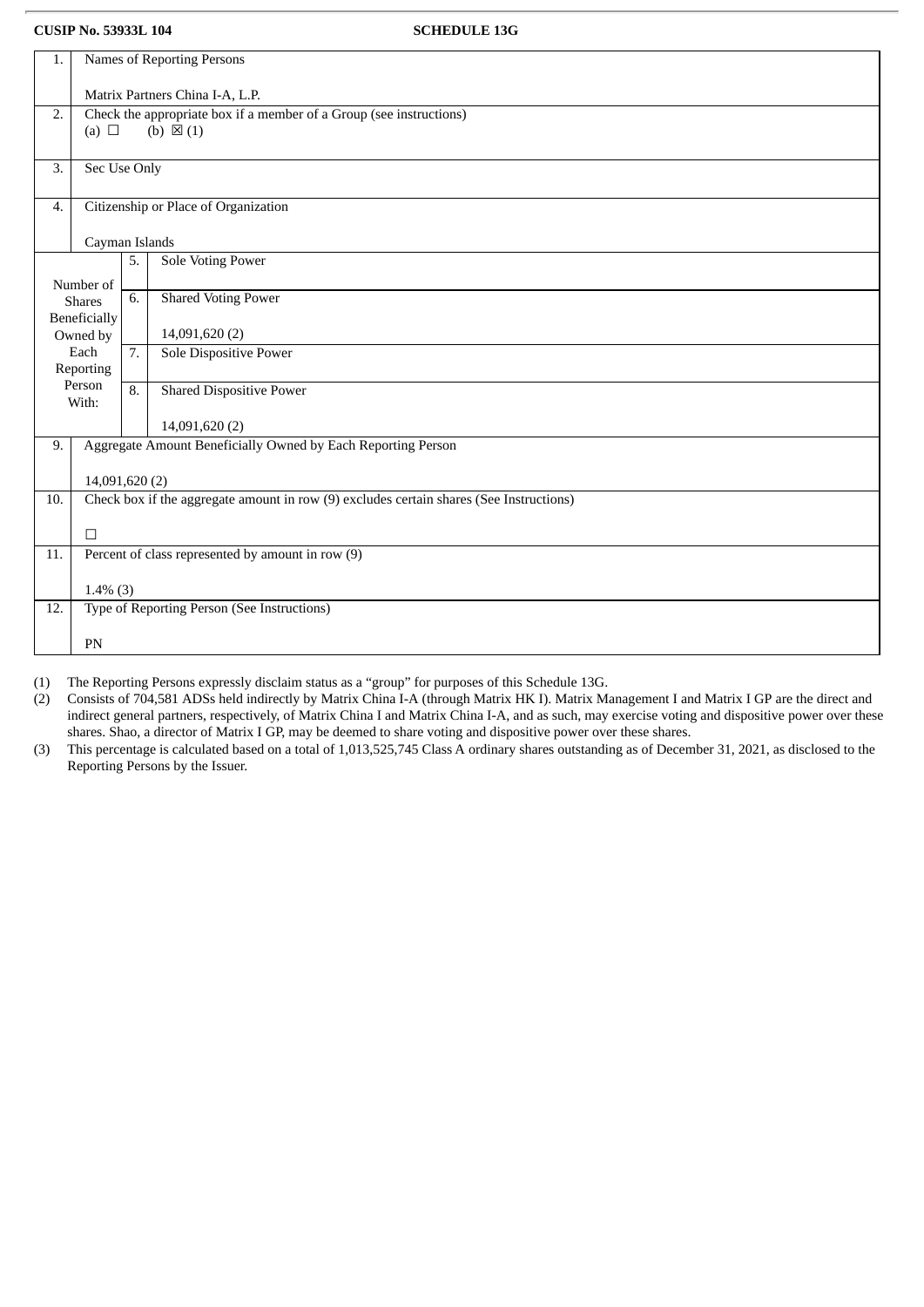| 1.    | Names of Reporting Persons                                   |                  |                                                                                            |  |
|-------|--------------------------------------------------------------|------------------|--------------------------------------------------------------------------------------------|--|
|       | Matrix China Management I, L.P.                              |                  |                                                                                            |  |
| 2.    | (a) $\Box$                                                   |                  | Check the appropriate box if a member of a Group (see instructions)<br>(b) $\boxtimes$ (1) |  |
|       |                                                              |                  |                                                                                            |  |
| 3.    | Sec Use Only                                                 |                  |                                                                                            |  |
| 4.    | Citizenship or Place of Organization                         |                  |                                                                                            |  |
|       | Cayman Islands                                               |                  |                                                                                            |  |
|       |                                                              | 5.               | <b>Sole Voting Power</b>                                                                   |  |
|       | Number of                                                    |                  | $\mathbf{0}$                                                                               |  |
|       | <b>Shares</b><br><b>Beneficially</b>                         | 6.               | <b>Shared Voting Power</b>                                                                 |  |
|       | Owned by                                                     |                  | 153,169,710(2)                                                                             |  |
|       | Each<br>Reporting                                            | $\overline{7}$ . | <b>Sole Dispositive Power</b>                                                              |  |
|       | Person                                                       |                  | $\Omega$                                                                                   |  |
| With: |                                                              | 8.               | <b>Shared Dispositive Power</b>                                                            |  |
|       |                                                              |                  | 153,169,710(2)                                                                             |  |
| 9.    | Aggregate Amount Beneficially Owned by Each Reporting Person |                  |                                                                                            |  |
|       | 153,169,710(2)                                               |                  |                                                                                            |  |
| 10.   |                                                              |                  | Check box if the aggregate amount in row (9) excludes certain shares (See Instructions)    |  |
|       | $\Box$                                                       |                  |                                                                                            |  |
|       | Percent of class represented by amount in row (9)<br>11.     |                  |                                                                                            |  |
|       | $15.1\%$ (3)                                                 |                  |                                                                                            |  |
| 12.   |                                                              |                  | Type of Reporting Person (See Instructions)                                                |  |
|       | PN                                                           |                  |                                                                                            |  |

(1) The Reporting Persons expressly disclaim status as a "group" for purposes of this Schedule 13G.

(2) Consists of 10 Class A ordinary shares and 6,953,904 ADSs held indirectly by Matrix China I and 704,581 ADSs held indirectly by Matrix China I-A (in each case through Matrix HK I). Matrix Management I and Matrix I GP are the direct and indirect general partners, respectively, of Matrix China I and Matrix China I-A, and as such, may exercise voting and dispositive power over these shares. Shao, a director of Matrix I GP, may be deemed to share voting and dispositive power over these shares.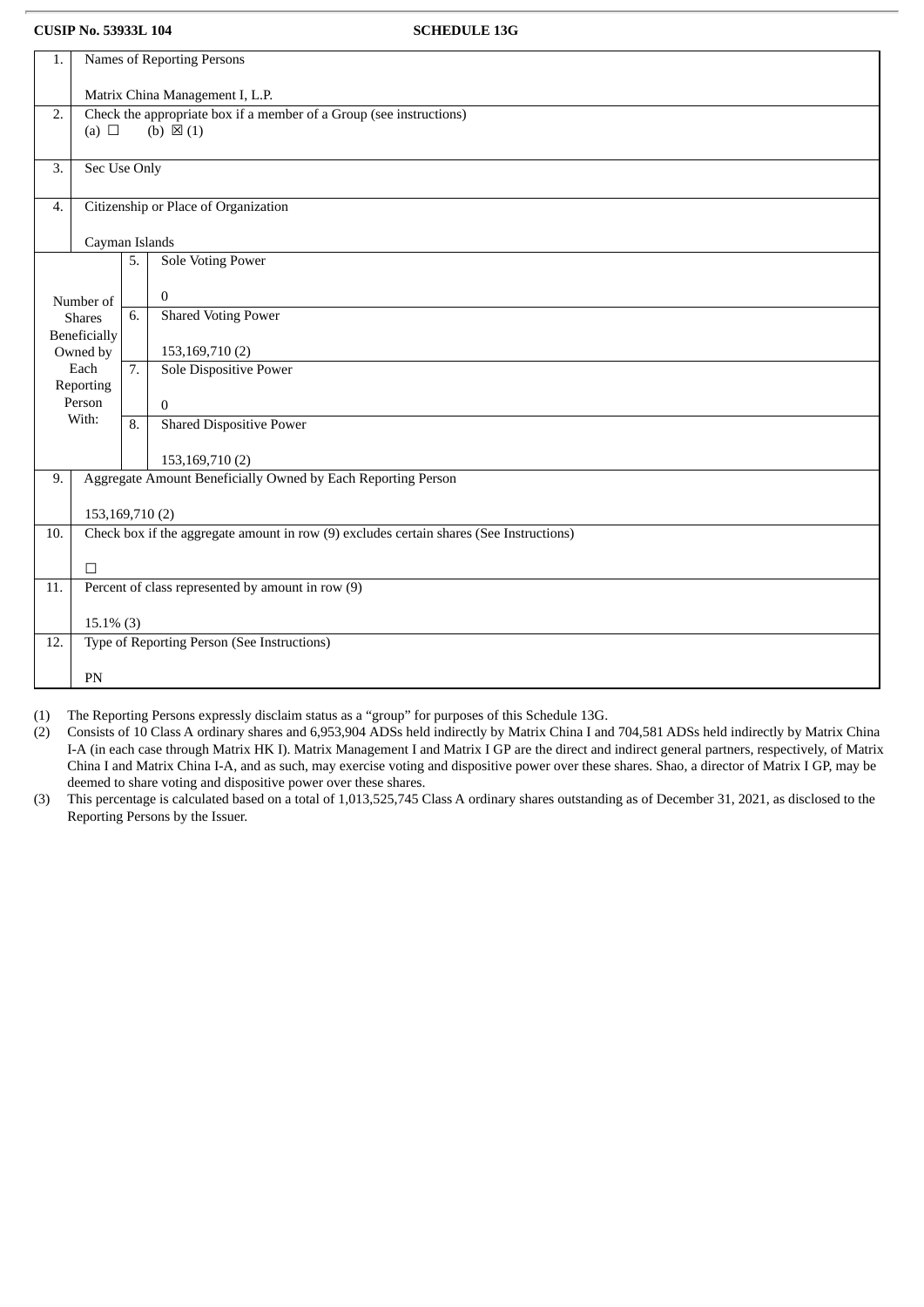| 1.                  | Names of Reporting Persons                                                                        |                  |                                                                                         |  |
|---------------------|---------------------------------------------------------------------------------------------------|------------------|-----------------------------------------------------------------------------------------|--|
|                     |                                                                                                   |                  |                                                                                         |  |
| 2.                  | Matrix China I GP GP, Ltd.<br>Check the appropriate box if a member of a Group (see instructions) |                  |                                                                                         |  |
|                     | (a) $\Box$                                                                                        |                  | (b) $\boxtimes$ (1)                                                                     |  |
|                     |                                                                                                   |                  |                                                                                         |  |
| 3.                  | Sec Use Only                                                                                      |                  |                                                                                         |  |
|                     |                                                                                                   |                  |                                                                                         |  |
| 4.                  |                                                                                                   |                  | Citizenship or Place of Organization                                                    |  |
|                     |                                                                                                   |                  |                                                                                         |  |
|                     | Cayman Islands                                                                                    |                  |                                                                                         |  |
|                     |                                                                                                   | 5.               | <b>Sole Voting Power</b>                                                                |  |
|                     |                                                                                                   |                  | $\mathbf{0}$                                                                            |  |
|                     | Number of                                                                                         | 6.               | <b>Shared Voting Power</b>                                                              |  |
|                     | <b>Shares</b><br><b>Beneficially</b>                                                              |                  |                                                                                         |  |
|                     | Owned by                                                                                          |                  | 153,169,710(2)                                                                          |  |
|                     | Each                                                                                              | $\overline{7}$ . | Sole Dispositive Power                                                                  |  |
| Reporting<br>Person |                                                                                                   |                  |                                                                                         |  |
|                     | With:                                                                                             |                  | $\mathbf{0}$                                                                            |  |
|                     |                                                                                                   | 8.               | <b>Shared Dispositive Power</b>                                                         |  |
|                     |                                                                                                   |                  | 153,169,710 (2)                                                                         |  |
| 9.                  |                                                                                                   |                  | Aggregate Amount Beneficially Owned by Each Reporting Person                            |  |
|                     |                                                                                                   |                  |                                                                                         |  |
|                     | 153,169,710(2)                                                                                    |                  |                                                                                         |  |
| 10.                 |                                                                                                   |                  | Check box if the aggregate amount in row (9) excludes certain shares (See Instructions) |  |
|                     | $\Box$                                                                                            |                  |                                                                                         |  |
| 11.                 | Percent of class represented by amount in row (9)                                                 |                  |                                                                                         |  |
|                     |                                                                                                   |                  |                                                                                         |  |
|                     | $15.1\%$ (3)                                                                                      |                  |                                                                                         |  |
| 12.                 |                                                                                                   |                  | Type of Reporting Person (See Instructions)                                             |  |
|                     |                                                                                                   |                  |                                                                                         |  |
|                     | CO                                                                                                |                  |                                                                                         |  |

(1) The Reporting Persons expressly disclaim status as a "group" for purposes of this Schedule 13G.

(2) Consists of 10 Class A ordinary shares and 6,953,904 ADSs held indirectly by Matrix China I and 704,581 ADSs held indirectly by Matrix China I-A (in each case through Matrix HK I). Matrix Management I and Matrix I GP are the direct and indirect general partners, respectively, of Matrix China I and Matrix China I-A, and as such, may exercise voting and dispositive power over these shares. Shao, a director of Matrix I GP, may be deemed to share voting and dispositive power over these shares.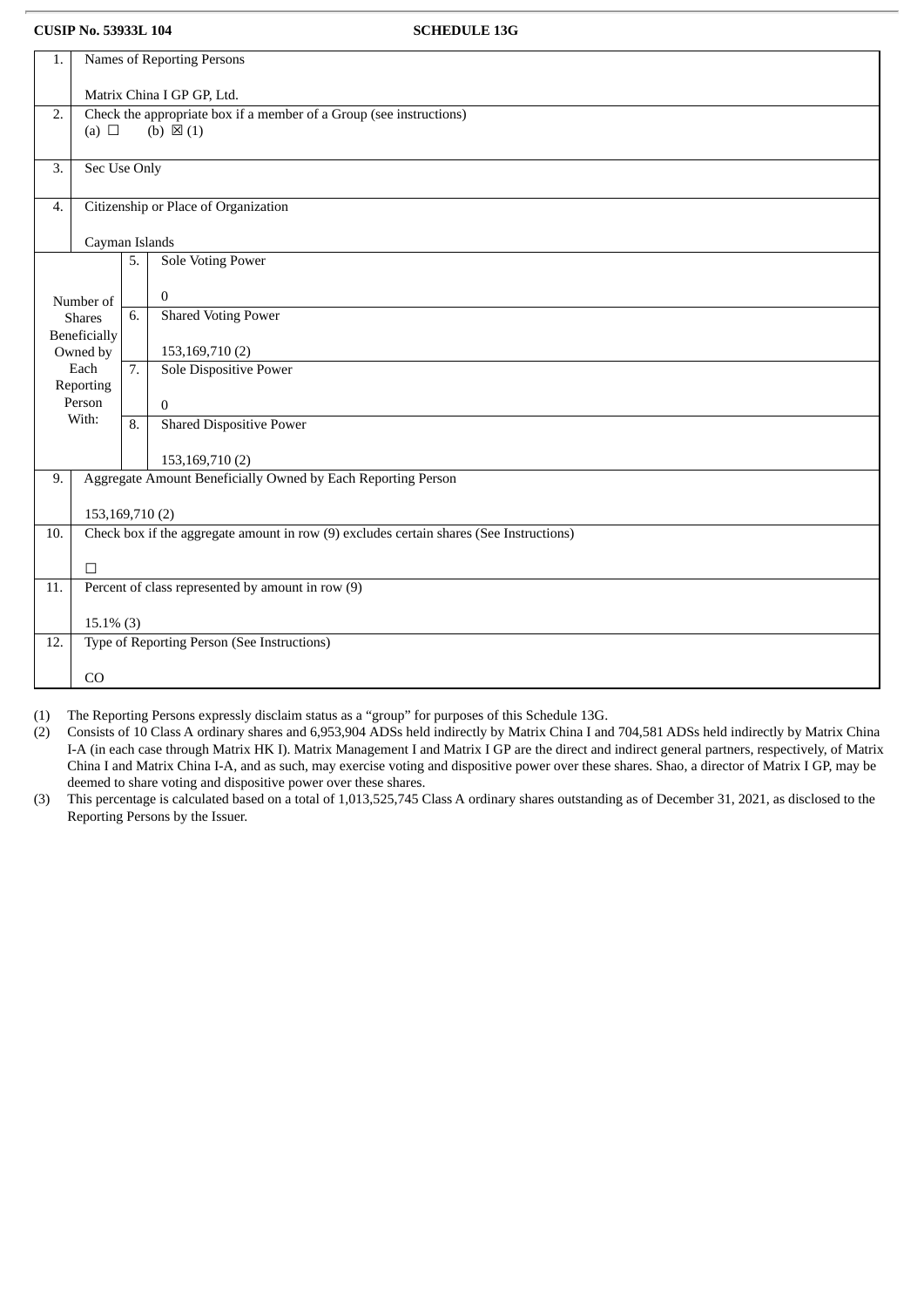| 1.                                                                                      | Names of Reporting Persons                                                              |                     |                                                              |  |  |
|-----------------------------------------------------------------------------------------|-----------------------------------------------------------------------------------------|---------------------|--------------------------------------------------------------|--|--|
|                                                                                         | Yibo Shao                                                                               |                     |                                                              |  |  |
|                                                                                         |                                                                                         |                     |                                                              |  |  |
| Check the appropriate box if a member of a Group (see instructions)<br>2.<br>(a) $\Box$ |                                                                                         | (b) $\boxtimes$ (1) |                                                              |  |  |
|                                                                                         |                                                                                         |                     |                                                              |  |  |
| 3.                                                                                      | Sec Use Only                                                                            |                     |                                                              |  |  |
|                                                                                         |                                                                                         |                     |                                                              |  |  |
| Citizenship or Place of Organization<br>4.                                              |                                                                                         |                     |                                                              |  |  |
|                                                                                         |                                                                                         |                     |                                                              |  |  |
|                                                                                         |                                                                                         |                     | People's Republic of China                                   |  |  |
|                                                                                         |                                                                                         | 5.                  | <b>Sole Voting Power</b>                                     |  |  |
|                                                                                         |                                                                                         |                     | $\mathbf{0}$                                                 |  |  |
|                                                                                         | Number of                                                                               | 6.                  | <b>Shared Voting Power</b>                                   |  |  |
|                                                                                         | <b>Shares</b>                                                                           |                     |                                                              |  |  |
| <b>Beneficially</b><br>Owned by                                                         |                                                                                         |                     | 153,169,710(2)                                               |  |  |
| Each                                                                                    |                                                                                         | 7.                  | <b>Sole Dispositive Power</b>                                |  |  |
|                                                                                         | Reporting                                                                               |                     |                                                              |  |  |
|                                                                                         | Person<br>With:                                                                         |                     | $\mathbf{0}$                                                 |  |  |
|                                                                                         |                                                                                         | 8.                  | <b>Shared Dispositive Power</b>                              |  |  |
|                                                                                         |                                                                                         |                     | 153,169,710(2)                                               |  |  |
| 9.                                                                                      |                                                                                         |                     | Aggregate Amount Beneficially Owned by Each Reporting Person |  |  |
|                                                                                         |                                                                                         |                     |                                                              |  |  |
|                                                                                         | 153,169,710(2)                                                                          |                     |                                                              |  |  |
| 10.                                                                                     | Check box if the aggregate amount in row (9) excludes certain shares (See Instructions) |                     |                                                              |  |  |
|                                                                                         |                                                                                         |                     |                                                              |  |  |
|                                                                                         | $\Box$<br>Percent of class represented by amount in row (9)                             |                     |                                                              |  |  |
| 11.                                                                                     |                                                                                         |                     |                                                              |  |  |
|                                                                                         | $15.1\%$ (3)                                                                            |                     |                                                              |  |  |
| 12.                                                                                     |                                                                                         |                     | Type of Reporting Person (See Instructions)                  |  |  |
|                                                                                         |                                                                                         |                     |                                                              |  |  |
|                                                                                         | IN                                                                                      |                     |                                                              |  |  |

(1) The Reporting Persons expressly disclaim status as a "group" for purposes of this Schedule 13G.

(2) Consists of 10 Class A ordinary shares and 6,953,904 ADSs held indirectly by Matrix China I and 704,581 ADSs held indirectly by Matrix China I-A (in each case through Matrix HK I). Matrix Management I and Matrix I GP are the direct and indirect general partners, respectively, of Matrix China I and Matrix China I-A, and as such, may exercise voting and dispositive power over these shares. Shao, a director of Matrix I GP, may be deemed to share voting and dispositive power over these shares.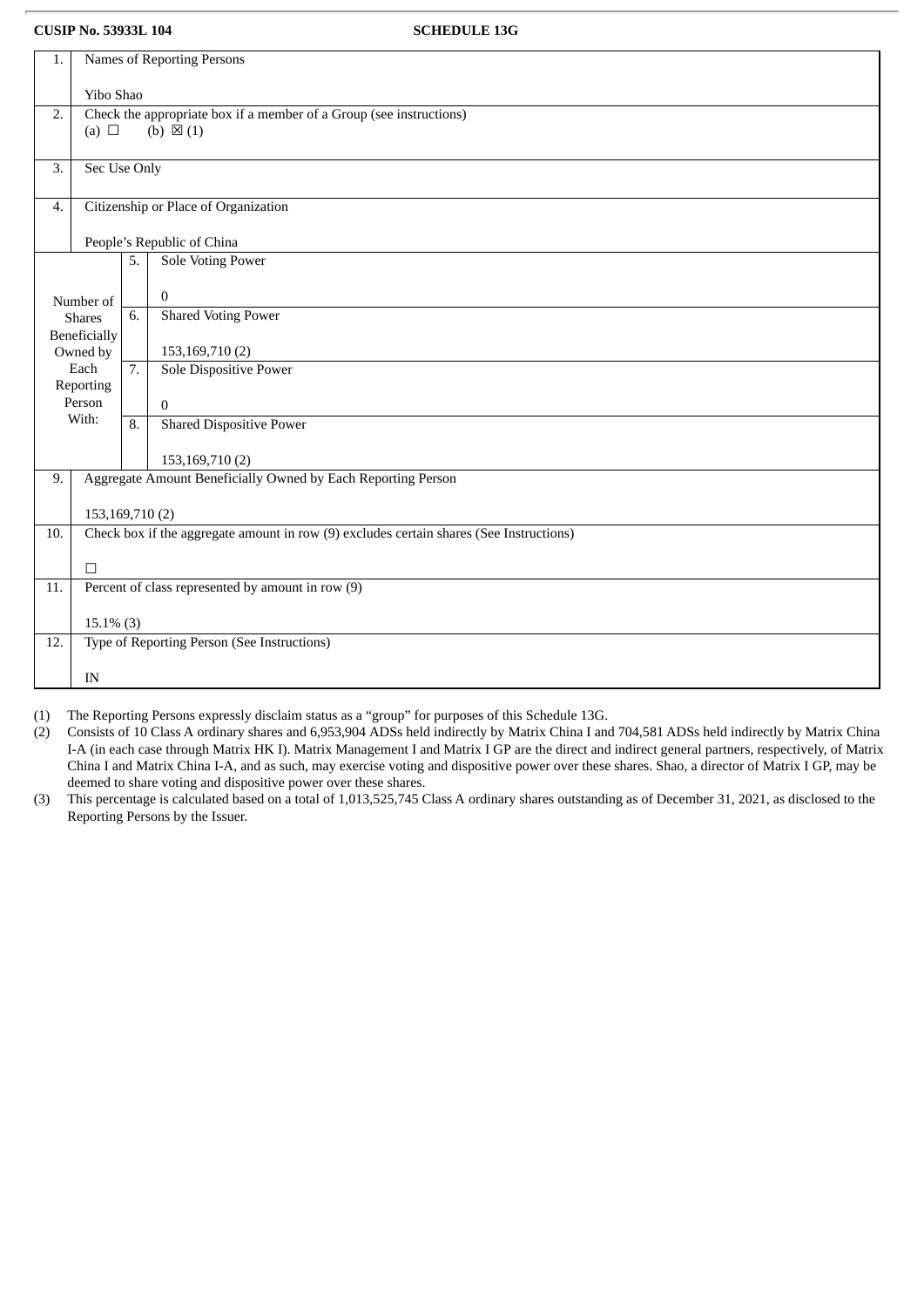| 1.           | Names of Reporting Persons                                                              |                                                                     |                                                   |  |  |
|--------------|-----------------------------------------------------------------------------------------|---------------------------------------------------------------------|---------------------------------------------------|--|--|
|              | Matrix Partners China I Hong Kong Limited                                               |                                                                     |                                                   |  |  |
| 2.           |                                                                                         | Check the appropriate box if a member of a Group (see instructions) |                                                   |  |  |
|              | (a) $\Box$                                                                              |                                                                     | (b) $\boxtimes$ (1)                               |  |  |
| 3.           | Sec Use Only                                                                            |                                                                     |                                                   |  |  |
| 4.           | Citizenship or Place of Organization                                                    |                                                                     |                                                   |  |  |
|              |                                                                                         |                                                                     | Hong Kong, China                                  |  |  |
|              |                                                                                         | 5.                                                                  | <b>Sole Voting Power</b>                          |  |  |
|              | Number of                                                                               |                                                                     | $\mathbf{0}$                                      |  |  |
|              | <b>Shares</b>                                                                           | 6.                                                                  | <b>Shared Voting Power</b>                        |  |  |
|              | Beneficially<br>Owned by                                                                |                                                                     | 153,169,710(2)                                    |  |  |
|              | Each<br>Reporting                                                                       | 7.                                                                  | <b>Sole Dispositive Power</b>                     |  |  |
|              | Person                                                                                  |                                                                     | $\theta$                                          |  |  |
|              | With:                                                                                   |                                                                     | <b>Shared Dispositive Power</b>                   |  |  |
|              |                                                                                         |                                                                     | 153,169,710(2)                                    |  |  |
| 9.           | Aggregate Amount Beneficially Owned by Each Reporting Person                            |                                                                     |                                                   |  |  |
|              | 153,169,710(2)                                                                          |                                                                     |                                                   |  |  |
| 10.          | Check box if the aggregate amount in row (9) excludes certain shares (See Instructions) |                                                                     |                                                   |  |  |
|              | $\Box$                                                                                  |                                                                     |                                                   |  |  |
| 11.          |                                                                                         |                                                                     | Percent of class represented by amount in row (9) |  |  |
| $15.1\%$ (3) |                                                                                         |                                                                     |                                                   |  |  |
| 12.          |                                                                                         |                                                                     | Type of Reporting Person (See Instructions)       |  |  |
|              | CO                                                                                      |                                                                     |                                                   |  |  |

(1) The Reporting Persons expressly disclaim status as a "group" for purposes of this Schedule 13G.

(2) Consists of 10 Class A ordinary shares and 6,953,904 ADSs held indirectly by Matrix China I and 704,581 ADSs held indirectly by Matrix China I-A (in each case through Matrix HK I). Matrix Management I and Matrix I GP are the direct and indirect general partners, respectively, of Matrix China I and Matrix China I-A, and as such, may exercise voting and dispositive power over these shares. Shao, a director of Matrix I GP, may be deemed to share voting and dispositive power over these shares.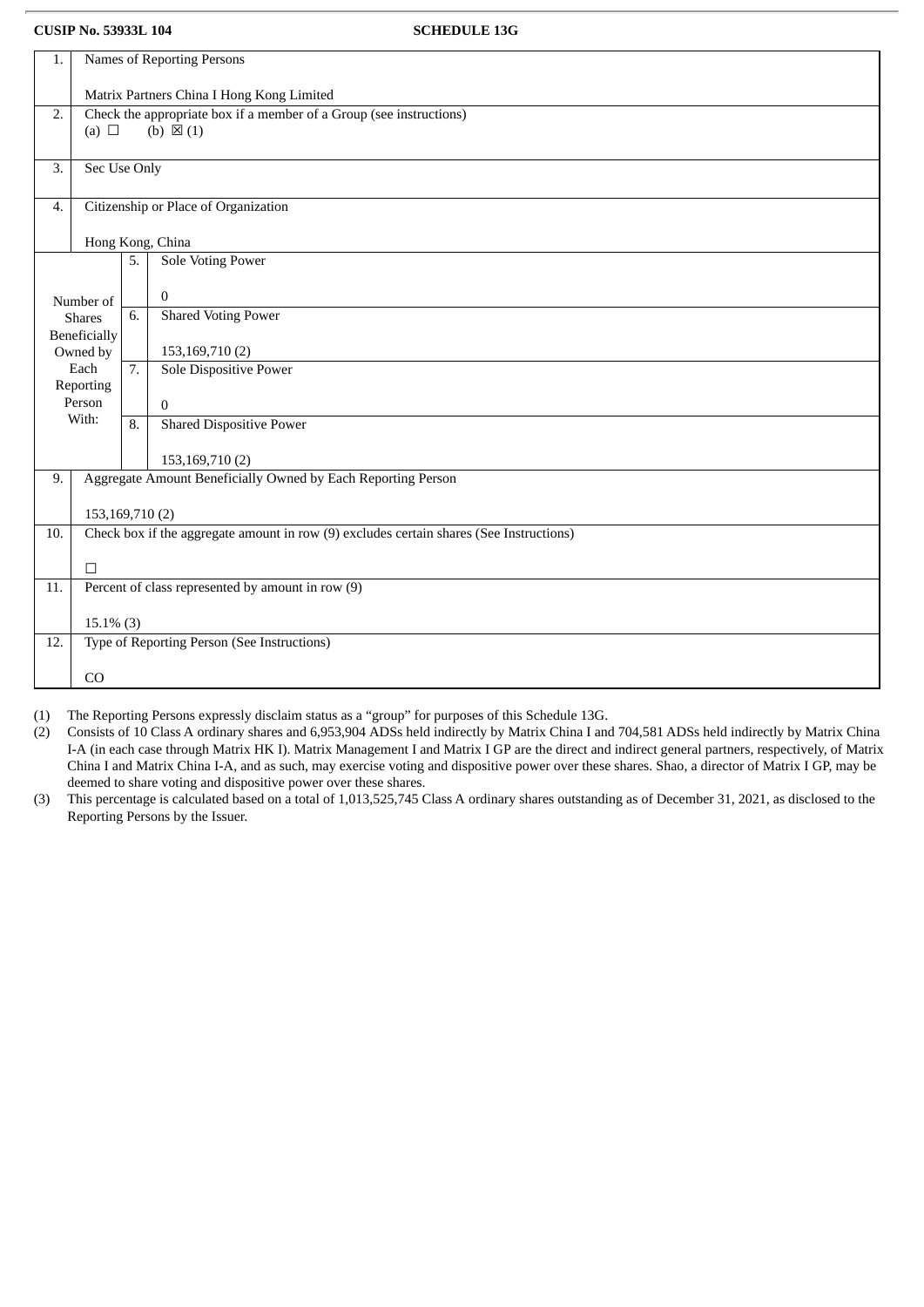Introductory Note: This Amendment No. 1 (this "Amendment") amends and supplements the Schedule 13G originally filed by the Reporting Persons with the United States Securities and Exchange Commission (the "Commission") on February 12, 2021 (the "Original Schedule 13G"). Only those items that are hereby reported are amended; all other items reported in the Original Schedule 13G remain unchanged. Information given in response to each item shall be deemed incorporated by reference in all other items, as applicable. Capitalized terms not defined in this Amendment have the meanings ascribed to them in the Original Schedule 13G.

### **Item 4. Ownership**

The following information with respect to the ownership of the common stock of the Issuer by the Reporting Persons filing this Statement is provided as of December 31, 2021:

(a) Amount beneficially owned:

See Row 9 and the corresponding footnotes on the cover page for each Reporting Person.

(b) Percent of Class:

See Row 11 and the corresponding footnotes on the cover page for each Reporting Person.

(c) Number of shares as to which such person has:

(i) Sole power to vote or to direct the vote:

See Row 5 and the corresponding footnotes on the cover page for each Reporting Person.

(ii) Shared power to vote or to direct the vote:

See Row 6 and the corresponding footnotes on the cover page for each Reporting Person.

(iii) Sole power to dispose or to direct the disposition of:

See Row 7 and the corresponding footnotes on the cover page for each Reporting Person.

(iv) Shared power to dispose or to direct the disposition of:

See Row 8 and the corresponding footnotes on the cover page for each Reporting Person.